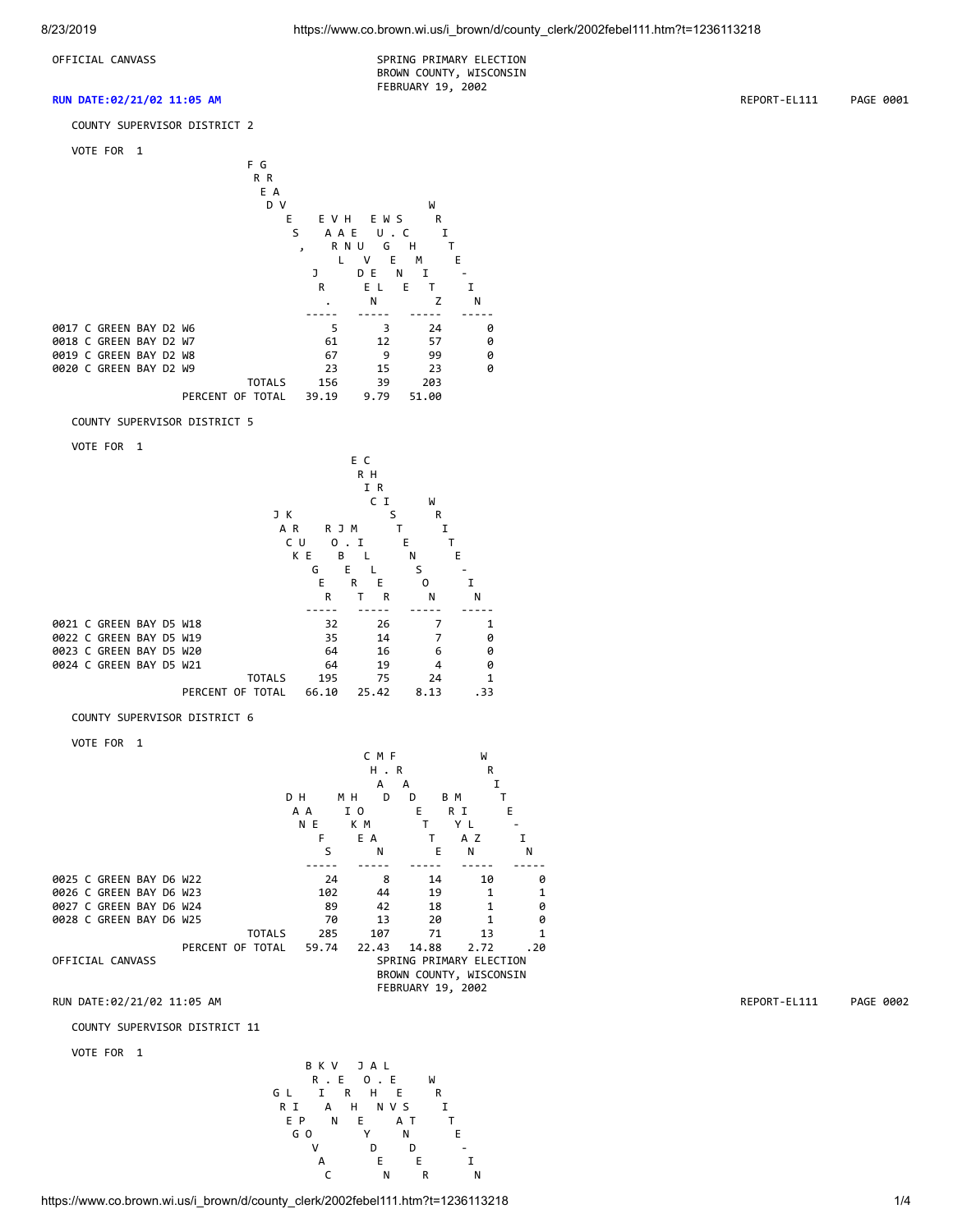| 0037 C GREEN BAY D11 W42 | 51    | 73    | 110   |      |
|--------------------------|-------|-------|-------|------|
| 0038 C GREEN BAY D11 W43 | 54    | 57    | 146   |      |
| 0039 C GREEN BAY D11 W44 | 22    | 26    | 103   | 0    |
| 0040 C GREEN BAY D11 W45 | 18    | 56    | 170   | 2    |
| TOTAL S                  | 145   | 212   | 529   |      |
| PERCENT OF TOTAL         | 16.27 | 23.79 | 59.37 | . 56 |

# COUNTY SUPERVISOR DISTRICT 17

| VOTE<br>FOR |
|-------------|
|-------------|

|                                | W M W         |       |            |          |          |        |      |
|--------------------------------|---------------|-------|------------|----------|----------|--------|------|
|                                | I.A           |       | MFB        |          |          | W      |      |
|                                | N             |       | Ι.         | нĸ<br>0  |          | R      |      |
|                                | L             | А     | c          | E R<br>R |          |        |      |
|                                | I             | M     | н<br>A J D | К        | N U      | R D S  |      |
|                                | А             | А     | A<br>A     | $\Omega$ | R E<br>0 | Т      | E    |
|                                | M             | к     | U          | Е<br>v   | G<br>Y   | G<br>E |      |
|                                |               | Е     |            | Е        | E        | E      |      |
|                                |               | R     | Е          | C        | R        | R<br>N | N    |
|                                |               |       |            |          |          |        |      |
| 0002 T GLENMORE D17&20 W1-2    |               | 6     | 16         | 1        | 3        | 16     | 0    |
| 0004 T LEDGEVIEW D17 W1-4      |               | 79    | 67         | 19       | 13       | 27     | 0    |
| 0006 T NEW DENMARK D13&17 W1-3 |               | 4     | 17         | 8        | 34       | 11     | 0    |
| 0008 T ROCKLAND D17 W1-2       |               | 54    | 83         | 6        | 16       | 10     | 0    |
| 0012 V DENMARK D17 W1-2        |               | 19    | 11         | 30       | 16       | 25     | 1    |
|                                | <b>TOTALS</b> | 162   | 194        | 64       | 82       | 89     |      |
| PERCENT OF TOTAL               |               | 27.36 | 32.77      | 10.81    | 13.85    | 15.03  | . 16 |

#### COUNTY SUPERVISOR DISTRICT 26

VOTE FOR 1

|                               |       |                |                                                    | W              |                |
|-------------------------------|-------|----------------|----------------------------------------------------|----------------|----------------|
|                               |       |                |                                                    | R              |                |
|                               |       | D P            | S R F                                              | R K<br>I       |                |
|                               | L W   | ER.            | T.E                                                | O <sub>R</sub> | т              |
|                               | A E   | B <sub>0</sub> | E.<br>W                                            | N Y            | Е              |
|                               | R I   | R K            | E<br>v                                             | A G            |                |
|                               | R X   | A O            | F.                                                 | L E            |                |
|                               | Υ     | P              | N<br>$\mathbf{L}$                                  | D R            | N              |
|                               |       |                |                                                    |                |                |
| 0007 T PITTSFIELD D25&26 W1-4 | 6     | 18             | 66                                                 | 23             | 1              |
| 0013 V HOWARD D23&26 W9-16    | 44    | 41             | 58                                                 | 6              | 0              |
| 0014 V PULASKI D26 W1-3 6     | 21    | 43             | 173                                                | 169            | $\overline{2}$ |
| <b>TOTALS</b>                 | 71    | 102            | 297                                                | 198            | 3              |
| PERCENT OF TOTAL              | 10.58 | 15.20          | 44.26                                              | 29.50          | . 44           |
| OFFICIAL CANVASS              |       |                | SPRING PRIMARY ELECTION<br>BROWN COUNTY, WISCONSIN |                |                |
|                               |       |                | FEBRUARY 19, 2002                                  |                |                |

# RUN DATE:02/21/02 11:05 AM REPORT-EL111 PAGE 0003

VILLAGE OF PULASKI TRUSTEES

VOTE FOR 3

| VUIE FUR <sub>3</sub>     |            |               |          |        |            |          |       |       |       |     |     |     |
|---------------------------|------------|---------------|----------|--------|------------|----------|-------|-------|-------|-----|-----|-----|
|                           |            |               |          | M K    |            |          |       |       |       |     |     |     |
|                           |            |               |          | A A    |            |          |       | L (S  |       |     |     |     |
|                           |            |               |          | R C    |            |          |       | I G M |       |     |     |     |
|                           |            |               |          | T M    | D K C      | K J C    |       | N A A | W     | W   | W   |     |
|                           |            |               |          | I A    | $0 \cup 0$ | E.H      |       | D U N | R     | R   | R   |     |
|                           |            | R V L         | D M H    | N R    | R R L      |          | А     | ATE   |       |     |     |     |
|                           |            |               | 0 A A    | I.E    | Y          | 0 0 E    | м     | C K   | HY    |     |     |     |
|                           |            |               | BNN<br>А |        | N          | H<br>T W | B     | R L   |       | E   | Е   | F   |
|                           |            |               | E.<br>N  | N<br>N | S          | H S      | Е     | A A   | Е     |     |     |     |
|                           |            |               | R<br>F   | F.     | к          | Y K      | R     | тт    | R     |     |     |     |
|                           |            |               | N        | Υ      |            |          | S     | GT    |       | N   | N   | N   |
|                           |            |               |          |        |            |          |       |       |       |     |     |     |
| 0014 V PULASKI D26 W1-3 6 |            |               | 185      | 226    | 77         | 76       | 200   | 156   | 144   | 4   |     | - 0 |
|                           |            | <b>TOTALS</b> | 185      | 226    | 77         | 76       | 200   | 156   | 144   | 4   |     |     |
|                           | PERCENT OF | TOTAL         | 17.30    | 21.14  | 7.20       | 7.10     | 18.70 | 14.59 | 13.47 | .37 | .09 |     |
|                           |            |               |          |        |            |          |       |       |       |     |     |     |

# C-GREEN BAY ALDERPERSON DISTRICT 6

# VOTE FOR 1

|                         |     |         |     | W   |   |
|-------------------------|-----|---------|-----|-----|---|
|                         |     |         |     | R   |   |
|                         |     | J G     |     |     |   |
|                         | D H | E A     | M H | B M |   |
|                         | A A | R B     | 1 O | R I | E |
|                         | N E | 0<br>-1 | K M | ΥI  |   |
|                         | F   | M E     | E A | ΑZ  |   |
|                         | S   | E       | N   | N   | N |
|                         |     |         |     |     |   |
| 0025 C GREEN BAY D6 W22 | 28  | 3       | 13  | 10  | 0 |
| 0026 C GREEN BAY D6 W23 | 109 | 2       | 52  |     |   |
| 0027 C GREEN BAY D6 W24 | 91  | 5       | 48  |     | ø |

https://www.co.brown.wi.us/i\_brown/d/county\_clerk/2002febel111.htm?t=1236113218 2/4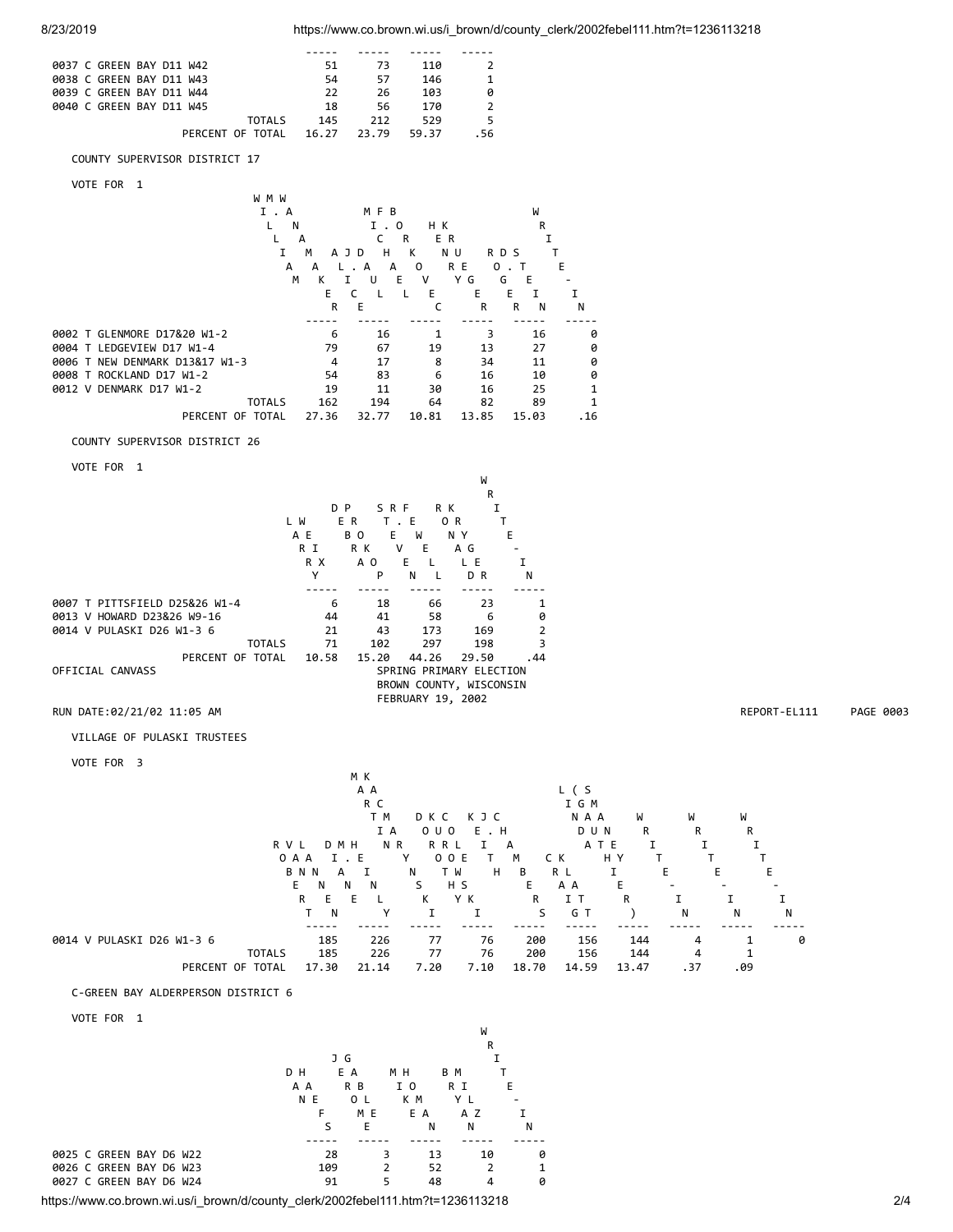| 0028 C GREEN BAY D6 W25                    |  | 23 12 2 0              |  |
|--------------------------------------------|--|------------------------|--|
|                                            |  | TOTALS 291 33 125 18 1 |  |
| PERCENT OF TOTAL 62.17 7.05 26.70 3.84 .21 |  |                        |  |

C-GREEN BAY ALDERPERSON DISTRICT 7

VOTE FOR 1

|                         |                            |          |                       | W                 |                         |  |  |  |  |  |  |
|-------------------------|----------------------------|----------|-----------------------|-------------------|-------------------------|--|--|--|--|--|--|
|                         |                            | T W G    |                       | R                 |                         |  |  |  |  |  |  |
|                         | K D                        | T        | L G C<br>$\mathbf{I}$ | I                 |                         |  |  |  |  |  |  |
|                         |                            | YE<br>м  | E.R<br>L              |                   |                         |  |  |  |  |  |  |
|                         |                            | L N<br>O | В<br>A                | A                 | E                       |  |  |  |  |  |  |
|                         | E<br>Е<br>M<br>т<br>т<br>N |          |                       |                   |                         |  |  |  |  |  |  |
|                         | н<br>Е<br>0<br>R<br>N<br>I |          |                       |                   |                         |  |  |  |  |  |  |
|                         |                            | N        | Υ<br>т                | Е<br>R            | N                       |  |  |  |  |  |  |
|                         |                            |          |                       |                   |                         |  |  |  |  |  |  |
| 0029 C GREEN BAY D7 W26 |                            | 2        | 7                     | 12                | 0                       |  |  |  |  |  |  |
| 0030 C GREEN BAY D7 W27 |                            | 13       | 14                    | 22                | 2                       |  |  |  |  |  |  |
| 0031 C GREEN BAY D7 W28 |                            | 6        | 49                    | 27                | 1                       |  |  |  |  |  |  |
| 0032 C GREEN BAY D7 W29 |                            | 8        | 13                    | 22                |                         |  |  |  |  |  |  |
|                         | <b>TOTALS</b>              | 29       | 83                    | 83                | 4                       |  |  |  |  |  |  |
|                         | PERCENT OF TOTAL           | 14.57    | 41.70                 | 41.70             | 2.01                    |  |  |  |  |  |  |
| OFFICIAL CANVASS        |                            |          |                       |                   | SPRING PRIMARY ELECTION |  |  |  |  |  |  |
|                         |                            |          |                       |                   | BROWN COUNTY, WISCONSIN |  |  |  |  |  |  |
|                         |                            |          |                       | FEBRUARY 19, 2002 |                         |  |  |  |  |  |  |

C-GREEN BAY ALDERPERSON DISTRICT 8

VOTE FOR 1

|  |                         |  |                  |               |     |       | C       | W     |       |     |                |
|--|-------------------------|--|------------------|---------------|-----|-------|---------|-------|-------|-----|----------------|
|  |                         |  |                  |               |     |       |         | H E   |       |     |                |
|  |                         |  |                  |               |     |       |         | R R   |       |     |                |
|  |                         |  |                  |               |     |       |         | I Y   |       | W   |                |
|  |                         |  |                  |               |     |       |         | S     |       | R   |                |
|  |                         |  |                  | A M B         |     | R J   | Y       | т     |       | I   |                |
|  |                         |  |                  |               | N.E |       | ο.<br>0 |       | O     |     |                |
|  |                         |  |                  | D             |     | C     | B       | U     | P     |     | E              |
|  |                         |  |                  |               | R   | K     | E       | N     | н     |     |                |
|  |                         |  |                  |               | E   | E     | R       | G     | Ε     |     | I              |
|  |                         |  |                  |               | W   | R     | т       |       | R     |     | N              |
|  |                         |  |                  |               |     |       |         |       |       |     |                |
|  | 0033 C GREEN BAY D8 W30 |  |                  |               |     | 56    |         | 36    |       | 36  | 0              |
|  | 0034 C GREEN BAY D8 W31 |  |                  |               |     | 17    |         | 10    |       | 36  | $\overline{2}$ |
|  | 0035 C GREEN BAY D8 W32 |  |                  |               |     | 46    |         | 53    |       | 79  | $\overline{2}$ |
|  | 0036 C GREEN BAY D8 W33 |  |                  |               |     | 86    |         | 87    |       | 50  | 4              |
|  |                         |  |                  | <b>TOTALS</b> |     | 205   |         | 186   |       | 201 | 8              |
|  |                         |  | PERCENT OF TOTAL |               |     | 34.16 |         | 31.00 | 33.50 |     | 1.33           |
|  |                         |  |                  |               |     |       |         |       |       |     |                |

C-GREEN BAY ALDERPERSON DISTRICT 11

VOTE FOR 1

|  |                          |  |                  | JAL           |            | вкv                      |   |       |                |       |                |  |
|--|--------------------------|--|------------------|---------------|------------|--------------------------|---|-------|----------------|-------|----------------|--|
|  |                          |  |                  | 0             | Е          | R<br>E<br>$\overline{a}$ |   |       |                | W     |                |  |
|  |                          |  |                  | н             | E          | т                        | R | GL    |                | R     |                |  |
|  |                          |  |                  |               | <b>NVS</b> | A                        | н | R I   |                | I     |                |  |
|  |                          |  |                  |               | ΑТ         | N                        | Ε |       | E P            |       |                |  |
|  |                          |  |                  |               | Ν          |                          | Υ |       | G <sub>O</sub> |       | Е              |  |
|  |                          |  |                  |               | D          |                          |   | D     | ۷              |       |                |  |
|  |                          |  |                  |               |            | E                        |   | E     |                | А     |                |  |
|  |                          |  |                  |               |            | R                        |   | N     |                | C     | N              |  |
|  |                          |  |                  |               |            |                          |   |       |                |       |                |  |
|  | 0037 C GREEN BAY D11 W42 |  |                  |               |            | 113                      |   | 70    |                | 51    | 0              |  |
|  | 0038 C GREEN BAY D11 W43 |  |                  |               |            | 157                      |   | 53    |                | 45    | $\overline{2}$ |  |
|  | 0039 C GREEN BAY D11 W44 |  |                  |               |            | 103                      |   | 30    |                | 18    | 0              |  |
|  | 0040 C GREEN BAY D11 W45 |  |                  |               |            | 175                      |   | 52    |                | 19    | 0              |  |
|  |                          |  |                  | <b>TOTALS</b> |            | 548                      |   | 205   |                | 133   | $\overline{2}$ |  |
|  |                          |  | PERCENT OF TOTAL |               |            | 61.71                    |   | 23.08 |                | 14.97 | .22            |  |

UNIFIED SCHOOL DISTRICT OF DE PERE BOARD MEMBERS

VOTE FOR 2

|        | VUIL FUN 4                  |       |     |                |     |     |     |     |   |   |   |
|--------|-----------------------------|-------|-----|----------------|-----|-----|-----|-----|---|---|---|
|        |                             | R V Y |     |                |     | F F |     |     |   |   |   |
|        |                             | I.E   |     |                |     | R U |     | W   |   | W |   |
|        |                             | N     |     |                |     | ΕL  | R K |     | R | R |   |
|        |                             | н     | K S |                |     | D L | A R |     |   |   |   |
|        |                             | А     | н   | E C            | L O | Е   |     | N U |   |   |   |
|        |                             | R     | Е   | L H            | I G | R   |     | D K | E |   | Е |
|        |                             | D     |     | L <sub>0</sub> | B A |     |     | A   |   |   |   |
|        |                             |       | к   | Y O            | BR  |     | 0   |     |   |   |   |
|        |                             |       | v   | N              |     | Y D | N   |     |   | N | N |
|        |                             |       |     |                |     |     |     |     |   |   |   |
|        | 0001 T BELLEVUE D15&16 W1-6 |       | 0   |                |     |     |     |     |   | 0 | ø |
|        | 0002 T GLENMORE D17&20 W1-2 |       |     | 13             |     | 12  | 15  | 15  |   | ø | ø |
| 0004 T | LEDGEVIEW D17 W1-4          |       | 21  | 75             |     | 43  | 118 | 127 |   |   | 0 |
|        |                             |       |     |                |     |     |     |     |   |   |   |

https://www.co.brown.wi.us/i\_brown/d/county\_clerk/2002febel111.htm?t=1236113218 3/4

RUN DATE:02/21/02 11:05 AM REPORT-EL111 PAGE 0004